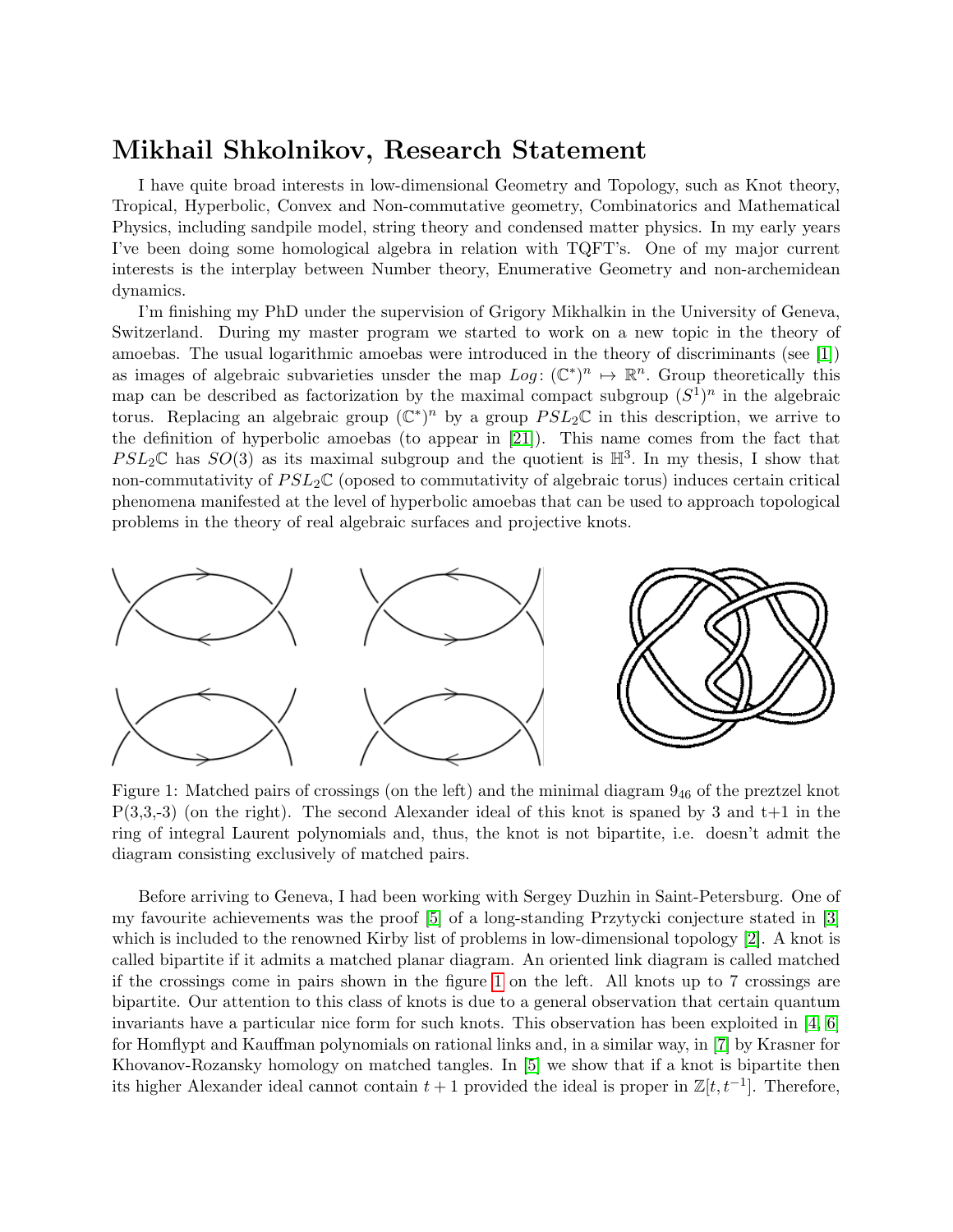we have shown that there exist non-bipartite knots which was exactly the content of the conjecture mentioned above. Our technique recently has been used by Lewark and Lobb in [\[8\]](#page-5-7) to show that there exist infinite families of bipatite and non-bipartite pretzel knots.

During my stay in Geneva I had a succefull collaboration with Nikita Kalinin, another PhD student of my working group. The work was initiated when our advisor, Grigory Mikhalkin, gave me a copy of the paper [\[14\]](#page-5-8), a short text on experimental condensed matter physics recomended him by one of the authors. The model was a cellular automaton called abelian sandpile model and the main discovery was a numerical evidence for presense of certain conservation law similar to one obeyed by strings or tropical curves (the balancing condition [\[19\]](#page-6-1)). Armed with newly studied tools from tropical and toric geometry, discrete harmonic analysis and number theory we attempted to study this model. As the main result of our work, we have shown that there exist a new type of scaling limits in sandpiles [\[16\]](#page-6-2) similar to [\[12\]](#page-5-9). Moreover, the limits are effectively described in terms of tropical idempotent dynamics which we develop in [\[17\]](#page-6-3). This dynamics, in a sense, can be seen as a continous analog of the original self-organized criticality [\[9\]](#page-5-10), since as we found emprically by means of supercomputer (to appear in [\[22\]](#page-6-4)) the system demonstrates power-laws for the sizes of avalanches and doesn't have any continous tuning parameters such as temperature or magnetic field in similar models.

<span id="page-1-0"></span>

Figure 2: The operator  $G_p$ , the combinatorial shadow of quasi-algebraic  $S_p$ , shrinks the face  $\Phi$  of the tropical curve where p belongs to. The resulting curve solves the tropical Steiner problem for one inner points p and five outer points (the ends of the curve).

The tropical idempotent dymamics can be lifted to quasi-algebraic non-archemedian dynamics in characteristic 2. The lift is easy to describe. Let  $k$  be a filed of characteristic two. For every point  $p \in (k^*)^2$  there is a well defined idempotent operator  $S_p$  acting on the space of polynomials over k with a fixed support of coefficients  $A \subset \mathbb{Z}^2$ . This operator given by the formula

$$
S_p f(z) = f(z) + \sqrt{f(z^2 p^{-1}) f(p)}.
$$

The square root is the inverse to the Frobenius (we assume it is an isomorphism). The operator  $S_p$ is an algebra-geometric analog of the idempotent perturbation

$$
\phi \mapsto (\phi + \delta_z)^{\circ} - \delta_z,
$$

of [CPS11], where  $z = val(p)$  and  $\psi^{\circ}$  denotes the relaxation of  $\psi$ . Note that  $(S_p f)(p) = 0$  for any f and if  $f(p) = 0$  then  $S_p f = f$ . And so,  $S_p$  is a canonical projector on the space of polynomials vanishing at  $p$ . In fact, if  $k$  is a non-archemedian field with the valuation  $val$ , then

$$
Val(S_p f) = G_{val(p)} Val(f)
$$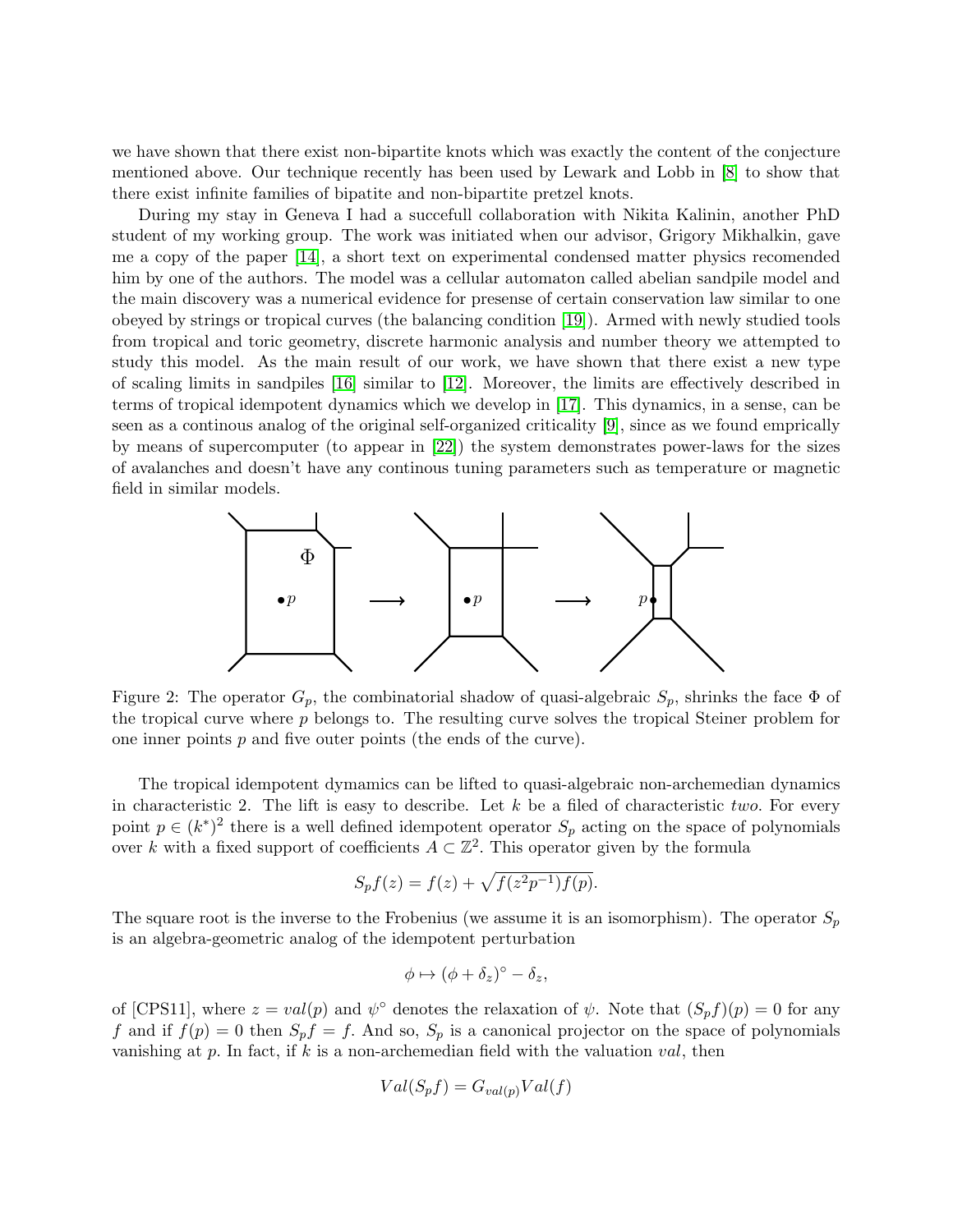and  $G_{val(p)}$  is an idempotent operator (see Figure [2\)](#page-1-0) of the tropical dynamics arising from the scaling limit of the idempotent perturbation acting on large sandpiles (as we discovered in [\[17\]](#page-6-3)). Now I'm working on certain stabilization and convergence conjectures concerning mutual dynamics of finite collection of such idempotent operators. It is a problem of great importance, to find a characteristic zero (or any other) analog of  $S_p$ , and I'm looking for the ideas that might provide a better understanding of these questions.

<span id="page-2-0"></span>

Figure 3: The neutral element of the sandpile group, combinatorial incornation of the Jacobian variety, on a big square. The cites are coloured with represent to the values  $\{0,1,2,3\}$  of this sandpile at every cite. The fractality here might be of the non-archemedian origin. Mind the tropical curves popping up in the triangles.

The original sandpile model inroduced in the celebrated paper [\[9\]](#page-5-10) is a principal example of a discrete stochastic dynamical system demonstrating a variety of sapid properties such as selforganized criticality and power-laws manifested regardless of any tuning parameters. This makes it similar to some natural phenomena such as earthquakes, solar flares or noises in electrophysiological signals and could be usefull in their study. The evolution operator

$$
\phi \mapsto (\phi + \delta_p)^{\circ}
$$

of this dynamics acts on the space of all stable sandpiles  $\phi \colon \Gamma \to \{0, 1, 2, 3\}$  on a fixed large portion Γ of the square grid  $\mathbb{Z}^2$  and  $p \in \Gamma$  in  $\delta_p$  (the function which is equal to one at p and vanishes elsewhere) is chosen randomly at each step. A general sandpile  $\psi$  is a non-negative itegral function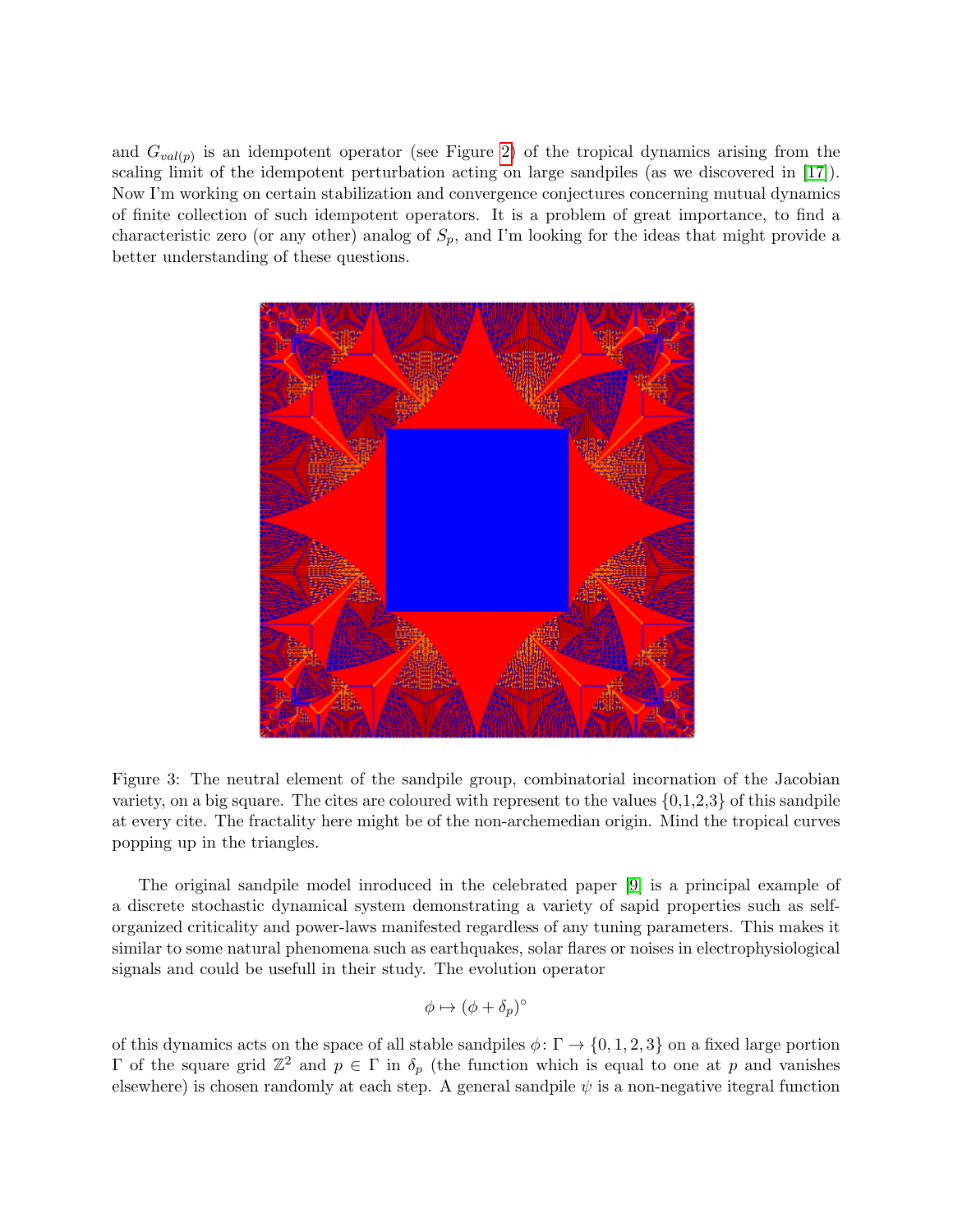

Figure 4: The deviation locus (black – less than 3 grains, white  $-3$ ) for the maximal stable state on the triangular domain perturebed at two points converging to a tropical curve passing throug the perturbation points where. We add a single grain at each of the perturbation points. This curve minimizes the symplectic area of the curve and therofore solves a tropical analog of the Steiner tree problem. The scale of the last picture is four times bigger than the scale of the first and two times bigger than the scale of the second. This is a prototipe of the scalinig limit introduced in [\[16\]](#page-6-2).

on Γ representing a distribution of sand grains and by  $(\psi)^\circ$  we denote the relaxation of  $\psi$ , i.e. the stable sandpile derived by performing as much topplings as possible. A toppling at certain cite of Γ is just the redistribution of 4 grains of sand among its neighbours. Note that some number of grains can leave the system during the relaxation. Clearly, we have  $\psi = \psi^{\circ}$  if and only if  $\psi \leq 3$ , and such a sandpile is called stable. Therefore, one can vaguely interpret the original model as a randomly growing sandpile on a given finite domain.

The usage of the term "self-organized criticality" is justified by the fact that the system has an attractor consisting of the so-called recurrent sandpiles first studied mathematically in [\[10\]](#page-5-11). The sandpile group of a finite graph is one of the cutting-edge objects of the modern combinatorics intimately related to Jacobians of algebraic curves and domino-tillings (see [\[11\]](#page-5-12)). It is an abelian group formed by all recurrent sandpiles on  $\Gamma$  and the operation is given by

$$
(\phi, \psi) \mapsto (\phi + \psi)^{\circ}.
$$

One might think that the neutral element in this group is equal to the empty sandpile. The reality is much more complicated, and for a general  $\Gamma$  the sandpile which is identically zero is not reccurent: in fact it cannot appear in the dynamics after the first step. An example of the unit element in the sandpile group for a square  $\Gamma = \mathbb{Z}^2 \cap [0, N]^2$  is shown on the Figure [3.](#page-2-0) Although, the picture itself suggests a variety of nice geometric conjectures such as the existence of the fractal-like scaling limit almost nothing is known rigorously about the shape of this particular sandpiles for an arbitrary N.

In contrast, a big progress is made in [\[12,](#page-5-9) [13\]](#page-5-13) where the scaling limit for the process of adding a grain at a single cite on the whole grid is shown to exist (the approximation to this limit is shown on Figure [5\)](#page-4-0). Moreover, some of its fractal nature is explained there.

If we look carefully at Figures [3](#page-2-0) and [5](#page-4-0) pictures we may notice some piecewice linear graphs inside of peripherical triangles. In fact, these are not simply graphs but tropical curves, combinatorial counterparts of holomorphic and non-archemedian curves, they have rational slopes and satisfy the balancing condition at every vertex (see [\[19\]](#page-6-1) for the introduction to the subject). The emergence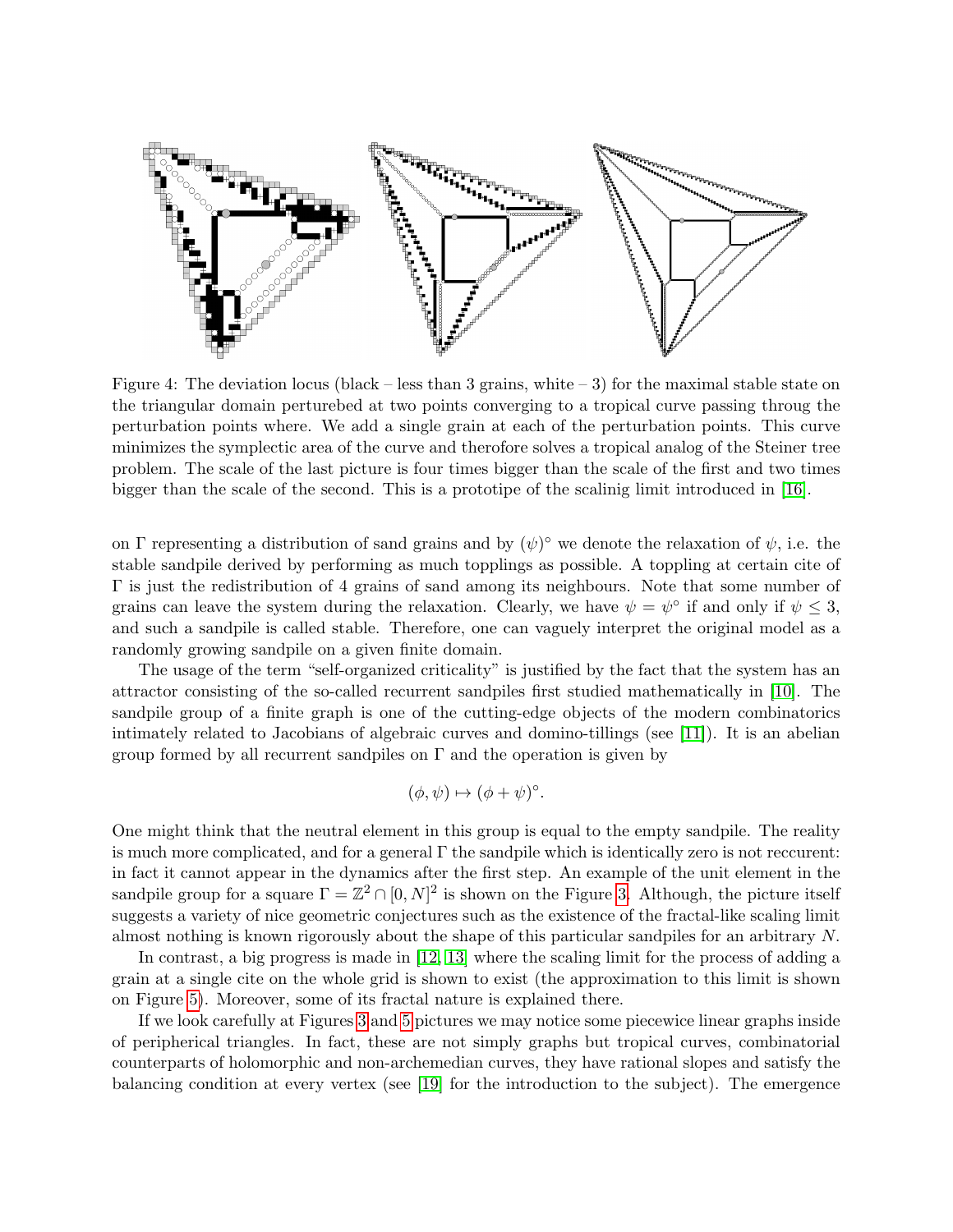<span id="page-4-0"></span>

Figure 5: The result of the relaxation for the sandpile  $28 \cdot 10^6 \delta_{(0,0)}$  on  $\mathbb{Z}^2$ . The fractality here is described in terms of circle paking (see [\[13\]](#page-5-13)). The emergense of tropical curves here is still not clear.

of tropical geometry in these sandpiles is not accidental and is partially explained in our work [\[17\]](#page-6-3). The new scaling limit for sandpiles is introduced in this paper. The limits are completely described in terms of tropical analytic curves. In the case of lattice polygons these curves appear to be finite graphs providing solutions of a certain minimization problem of Steiner type (see [\[16\]](#page-6-2)). Also, we may think that our work provides a description of the heavy layer of the sandpile group, identifying it with a space of soliton curves on the domain.

Inspired by the study of inner structure of curves arising in sandpiles, we have been able define a canonical pro-object in the category of toric schemes. This construction seems to be very similar to [\[20\]](#page-6-5) (or to be even a generalization), where they constructed non-commutative toric manifolds having irrational moment polytopes. This direction looks very promising for the applications to geometry of numbers and convex geometry. For example, we have found natural coordinates on the space of all convex domains on the plane modulo  $Sl<sub>2</sub>\mathbb{Z}$ . Namely, we found a canical embedding of this quotient to the space of all metrized trees. The later space can be viewed as a boundary of  $M_{0,\infty}$ , the moduli of an infinetly punctured sphere. This observation can lead to some fruitfull applications to classical convex geometry.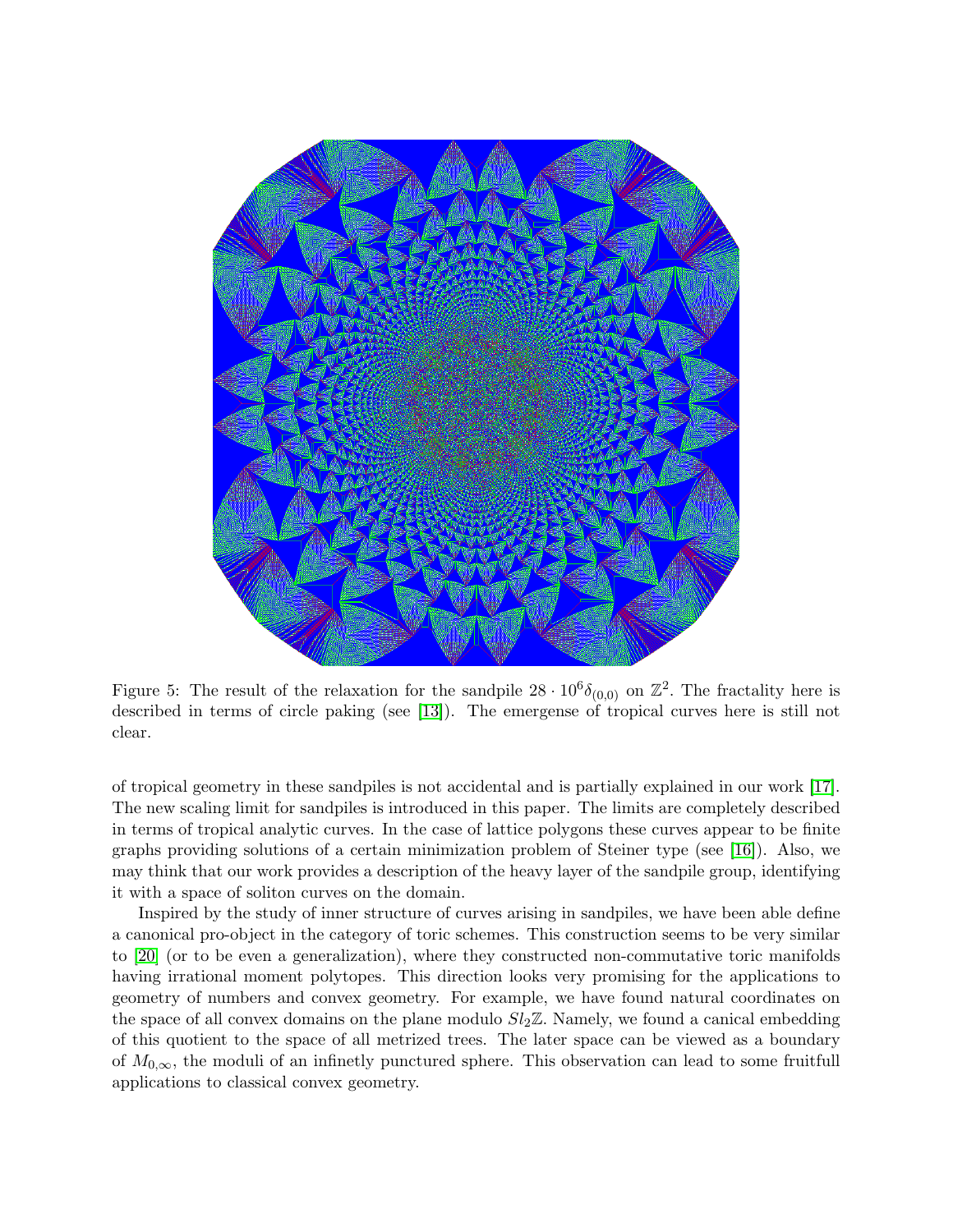In [\[18\]](#page-6-6) we prove an analogue of the scaling limit theorem in a particular hyperbolic case, where we consider specific convex piece of the triangular heptagonal lattice. The proof appears to be much simpler than in the flat case since the deviation locus for the maximal stable state on a finite hyperbolic disc looks like a complement of the graph to a single ball. In a very similar way as in the case of tropicals curves and sandpiles on a grid, the hyperbolic analogues of amoebas in  $\mathbb{H}^3$  of hypersurfaces in  $PSL_2 \mathbb{C}$  have a similar shape (see [\[21\]](#page-6-0)) as the deviation locus of perturbation of the maximal stable state. This again motivates a deeper study of the relation between sandpiles on lattices and limits of algebraic varieties.

## References

- <span id="page-5-0"></span>[1] I. Gelfand, M. Kapranov, A. Zelevinsky Discriminants, Resultants, and Multidimensional Determinants, Springer Science & Business Media, 2008
- <span id="page-5-3"></span>[2] R. Kirby, Problems in Low-Dimensional Topology, 1995.
- <span id="page-5-2"></span>[3] T. Przytycka and J. H. Przytycki, Signed dichromatic graphs of oriented link diagrams and matched diagrams (Univ. of British Columbia), notes 1987.
- <span id="page-5-4"></span>[4] S. Duzhin, M. Shkolnikov, A formula for the HOMFLY polynomial of rational links, Arnold Mathematical Journal 1 (4), 345-359, 2015
- <span id="page-5-1"></span>[5] S. Duzhin, M. Shkolnikov, Bipartite knots, Fundamenta Math. 225, 2014
- <span id="page-5-5"></span>[6] M. Shkolnikov Kauffman polynomial of rational knots, PDMI notes, 2011
- <span id="page-5-6"></span>[7] D. Krasner, Integral HOMFLY-PT and sl(n)-link homology, Int. J. Math. Math. Sci., 2010
- <span id="page-5-7"></span>[8] L. Lewark, A. Lobb, New quantum obstructions to sliceness, Proc. London Math. Soc. (3) 112, 2016
- <span id="page-5-10"></span>[9] P. Bak, C. Tang, and K. Wiesenfeld. Self-organized criticality: An explanation of the  $1/f$  noise. Physical review letters, 59(4):381, 1987.
- <span id="page-5-11"></span>[10] D. Dhar. Self-organized critical state of sandpile automaton models. Phys. Rev. Lett., 64(14):1613–1616, 1990.
- <span id="page-5-12"></span>[11] L. Levine, J. Propp What is... a Sandpile ?, Notices of the AMS, Volume 57, number 8, 2010
- <span id="page-5-9"></span>[12] W. Pegden, C. K. Smart Convergence of the Abelian sandpile arXiv:1105.0111
- <span id="page-5-13"></span>[13] L. Levine, W. Pegden, C. K. Smart Apollonian structure in the Abelian sandpile arXiv:1208.4839
- <span id="page-5-8"></span>[14] S. Caracciolo, G. Paoletti, and A. Sportiello Conservation laws for strings in the Abelian Sandpile Model. arXiv:1002.3974
- [15] S. Caracciolo, G. Paoletti, and A. Sportiello Multiple and inverse topplings in the abelian sandpile model. arXiv:1112.3491